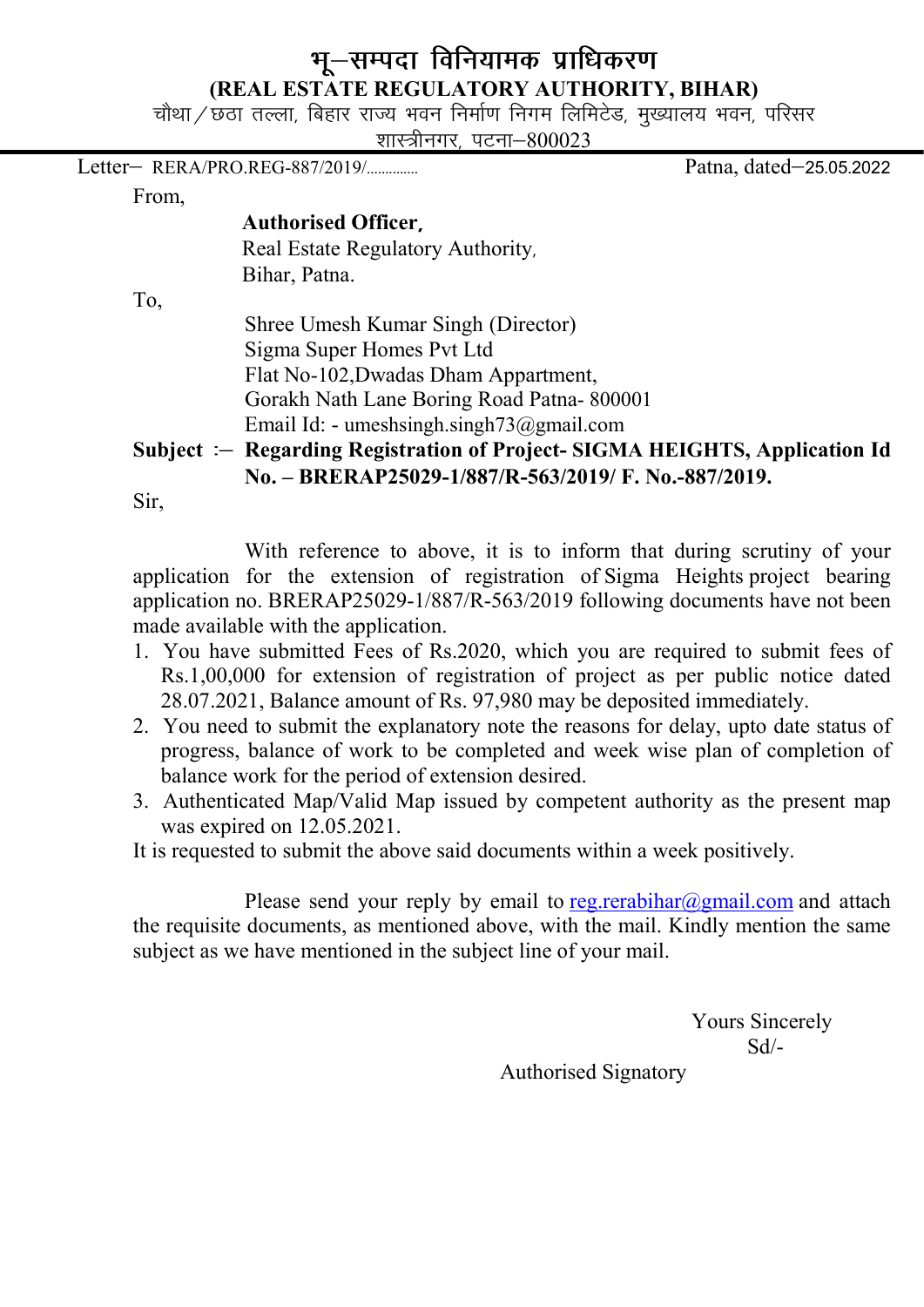# REAL ESTATE REGULATORY AUTHORITY, BIHAR

4TH / 6TH FLOOR, BIHAR STATE BUILDING CONSTRUCTION CORPORATION LIMITED COMPLEX,

### **SHASTRI NAGAR PATNA - 800023**

### FORM 'C' [See rule  $5(1)$ ] REGISTRATION CERTIFICATE OF PROJECT

This registration is granted under section 5 of the Bihar Real Estate (Regulation & Development) Rules, 2017 to the following project:

Project registration number : BRERAP25029-1/887/R.  $\frac{563}{2019}$ 

: Sigma Heights (New Project), Project Name

**Project Address** : (Khesra/ Plot No 729, Khata No- 1193, Thana No 1, Mauza-Digha), Sub division/District : Danapur, Dist.- Patna.

- Company Sigma Super Homes Pvt. Ltd. having its registered office at Flat No 102, 1. Dwadas Dham Apartment, Gorakh Nath Lane, Boring Road Patna-800001  $2.$ 
	- This registration is granted subject to the following conditions, namely :-
		- The promoter shall enter into an agreement for sale with the allottee as prescribed a. by the State Government[Refer Rule 8, Annexure of Bihar Real Estate (Regulation And Development) Rules, 2017];
		- The promoter shall execute and register a conveyance deed in favour of the  $\mathbf{b}$ . allottee or the association of the allottees, as the case may be, of the apartment, plot or building, as the case may be, or the common areas as per section17;
		- The promoter shall deposit seventy per cent. of the amounts realized by the  $\overline{c}$ . promoter in a separate account to be maintained in a schedule bank (ICICI Bank, Branch Name- Sumitra Sadan West Boring Canal Road, Patna, Account No. 040405007171, IFSC Code: ICIC0000404 to cover the cost of construction and the land cost to be used only for that purpose as per sub-clause (D) of clause (l) of sub-section (2) of section4;
		- The registration shall be valid for a period of  $0.2$  years  $XY$ . Months commencing from  $5.4.1227$ .  $\ldots$  And ending with 2022/03/31 (Subject to extension of validity of map from Competent Authority) unless extended by t d. Authority in accordance with the Act and the rules made there under;
		- The promoter shall comply with the provisions of the Act and the rules and e. regulations made there under; including quarterly report of the project.
		- f. The promoter shall not contravene the provisions of any other law for the time being in force as applicable to the project.
- If the above mentioned conditions are not fulfilled by the promoter, the Authority may 3. take necessary action against the promoter including revoking the registration granted here in, as per the Act and the rules and regulations made there under.

Dated:  $5/4/10/9$ <br>Place:  $\sqrt{4/\pi}$ 

Signature and seal of the Authorized Officer Real Estate Regulatory Authority